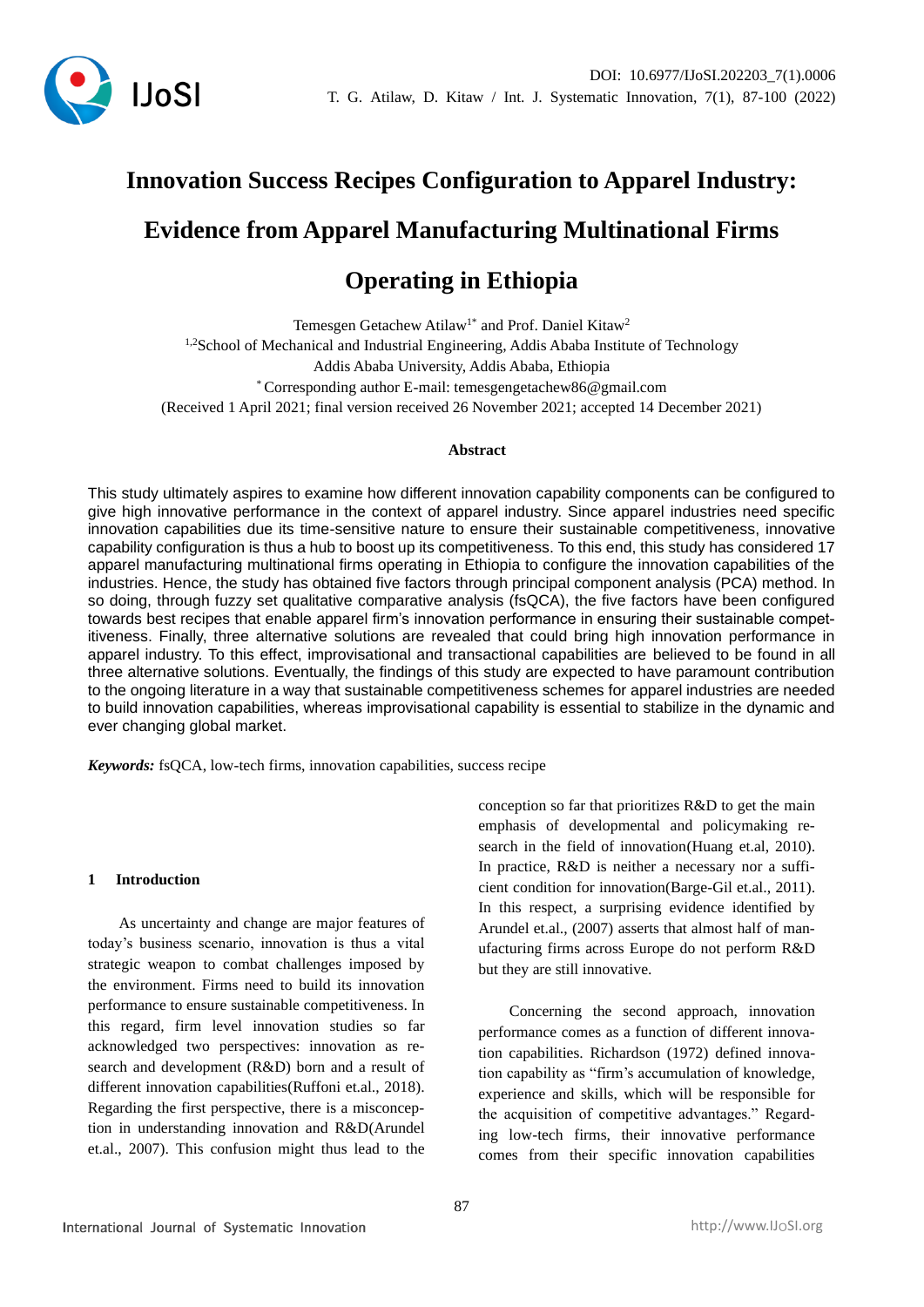

(Reichert et.al., 2016). Several recent studies suggested a set of capabilities: operational capability (OC) (Zawislak, Padula, et.al., 2012), transaction capability (TC) (Zawislak, Alves, et.al., 2012), developmental capability (DC) (Zawislak, Alves, et.al., 2012), management capability (MC) (Zawislak, Alves, et.al., 2012), improvisation capability (IC) (Cao, 2013; L. Kung, 2015; L. A. Kung & Kung, 2019; Wang, n.d.).

Among the aforementioned studies, only Reichert et.al., (2016) used Zawislak's et.al., (2013) four dimension innovation capabilities to explore and suggest success recipes of high innovation performance in Brazilian low-tech industries. They confirm that innovation performance of a firm cannot be attained via a single competence. Whereas, for low-tech industries innovation capability, they formulated a success recipes by configuring innovation capabilities using 24 items: developmental capability (6 items), operations capability (6 items), management capability (7 items), and transaction capability (5 items) by using Brazilian industry data for years from 2010-2014. In so doing, though they have attempted to reduce heterogeneity problem by excluding 17 firms having employee number more than 500, heterogeneity to the sector specificity within the low-tech industries arises. Consequently, it can be deduced that it is due to heterogeneity problem that Pavitt's (1984) taxonomy of industries was criticized by scholars in the regard.

In this study, it has been aimed to understand the causal relationships between important aspects of apparel firms' innovation capabilities with their innovation performance. In order to find out causal conditions, more importantly configurations of causal conditions, and how these conditions contribute to innovation performance of apparel firms, the PCA (principal component analysis) and fsQCA (fuzzy set qualitative comparative analysis) have been employed. To this end, information gathered from 17-apparel manufacturing multinational firms (all are 100% export oriented and working in industrial park) were used. From this study analysis, it has been identified three possible configuration of improvisational, developmental, operational, management, and transaction capabilities that can lead apparel firms to achieve high innovative performance. Hence, from all the three alternative configurations, improvisational and transactional capabilities are identified as core elements. This study finding contribute to the ongoing literature in a way that sustainable competitiveness schemes for apparel industries are needed to build improvisational capabilities to stabilize in the dynamic and ever-changing global market and also provided three alternative combinations of innovation capabilities for the success of apparel industries.

For formulating best innovation capability recipes that can lead apparel firms towards higher innovation performance, the study used structured questioner administered through the help of IPDC (industry park development office). In general, this paper is organized into literature review, the methodological approach, the result, discussion and finally the conclusion parts.

# **2 Literature review**

# **2.1 What is Innovation?**

What the big names tell us about innovation in the playfield is that, it is difficult to get a common definition for it. Lorenz (2010) asserted this as; "The diverse understanding of the term 'innovation' may be due to different research goals, but may also be caused by the nature of the interdisciplinary research field of innovation management." The multi-view nature of innovation among scholars emanated from every author, as s/he perceives innovation differently. However, the term innovation as it has been magnified by the great economist Joseph Schumpeter (1883-1950); was originally a Latin term, which means 'to create something new'.

This catchword is currently active and seems to continue in the future. Rajegopal ( 2013) pointed out the reasons for importance of innovation as; 'uncertain and turbulence business environment, the fall of information costs as the web becomes more fully adopted, and consumers are demanding more, greater focus on cost-cutting'. Moreover, today there is a consensus among scholars that innovation is an essential driver of the growth and well-being of nations, affecting and providing benefits to consumers, businesses and the economy as a whole (Cornell University, INSEAD, 2017).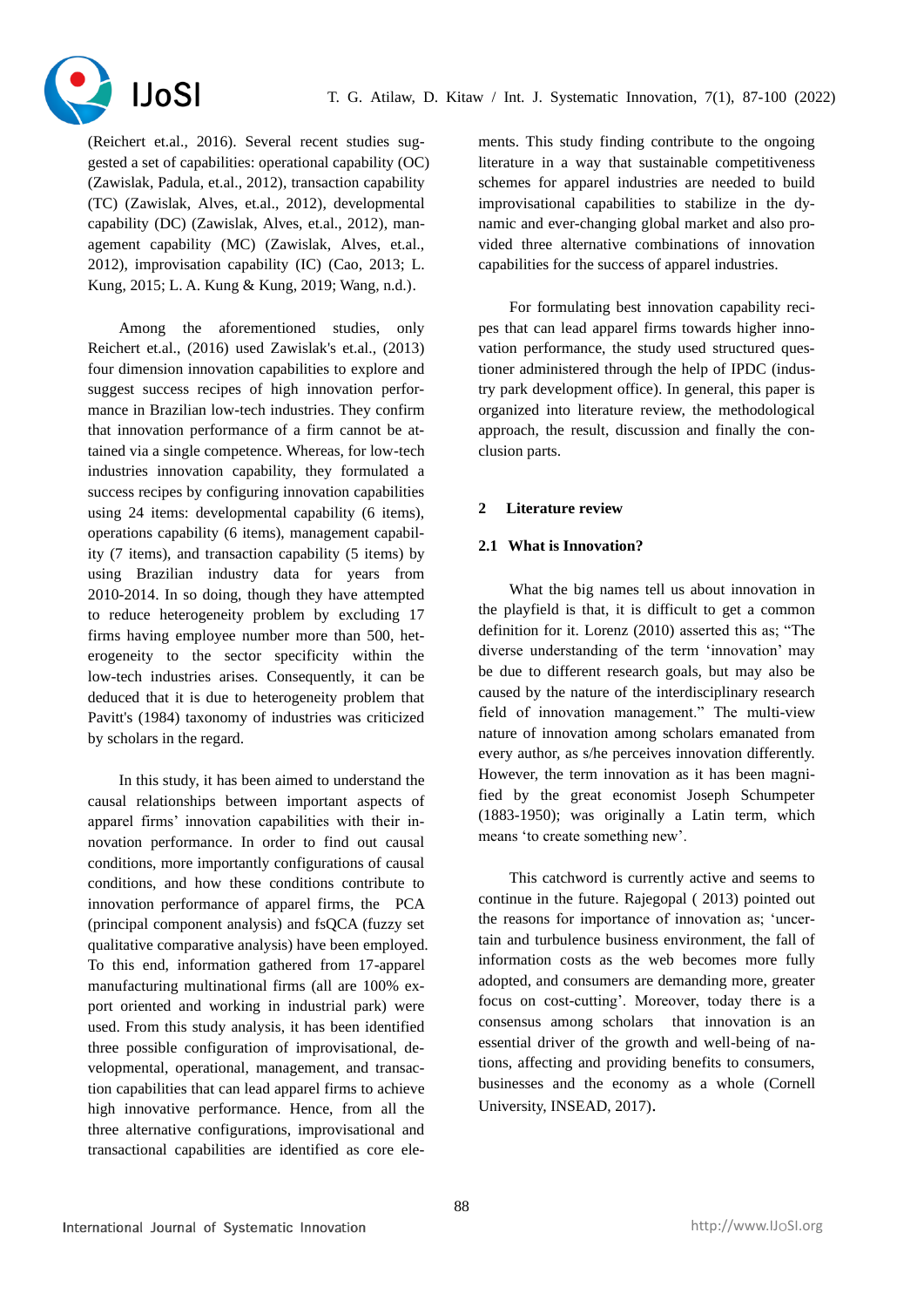

#### **2.2 Innovation Capability**

Ulrich (2002) as cited on (Lorenz, 2010) point out that innovation shall not be considered as an event, rather it depends upon the culture of an organization. Organizational culture is an important moderator for creating consistent and sustainable environment for innovation to flourish. This organizational culture becomes essential for firms for managing and creating innovation in the long term and termed as innovation capability(IC) (Smith et.al., 2008). Consequently, now a day's IC has attracted scholars from many disciplines. Lawson & Samson (2001) defined IC as; "the ability to continuously transform knowledge and ideas into new products, processes, and systems for the benefit of the firm and its stakeholders."

#### **2.3 Innovation capability's influence on apparel in-**

#### **dustries**

Innovation capability measures so far backward tracked to Zawislak's (2013) work in a way that they used four capability measures and assumed innovation as a result of any combination of these capabilities. Reichert et.al., (2016) used these four dimensions (operational, management, transaction, developmental) innovation capability to low-tech industries.



#### *Figure 8Zawislak's innovation capability dimensions*

#### Source Zawislak's (2013)

Operational capability (OC) of a firm can leverage the firm's skill, knowledge, and technical know-how for success in its innovation realm. This competence can align the firm's business strategy to strategic market orientation. As a result, delivery time and overall quality of service can be improved. To reduce costs with suppliers and customers through commercial strategies, improve relationships with suppliers, and streamline market knowledge, transaction capability (TC) can be considered as a critical competence of a firm. According to Tello-gamarra & Antônio (2013), it is just a set of skills, knowledge, and routines that the firm develops to operate in the market with minimum possible cost. Furthermore, it engages the firm to interact with the external environment, both to buy inputs, and to sell its finished goods and services. For low-tech manufacturing industries like the apparel industry, these innovation competencies are vital since the industry is more of a market-oriented type(Pavitt, 1984).

Conforto et al., (2016) defined improvisational capability as; "the ability to create and implement a new or an unplanned solution in the face of an unexpected problem or change." It is often seen as a spontaneous, intuitive, and creative problem-solving behavior. Kung (2019) show improvisational capability as innovation capability for tackling uncertainty and change in today's business environment and future competitiveness schemes. Sara Öhlin (2018) proved that for apparel firms' time-sensitive nature, IC is a vital for sustainability. Furthermore, today point-of-sale technologies have enabled retailers to analyze trends and act accordingly. This information enabled them to act, quickly produce, and stock goods according to the market needs with efficient cost and time. Therefore, apparel industries need to improvise as today's customers have less patience to wait. turing/speed to mar-

ket/ to apparel industry is just one of the significant competitive weapons over its competitors.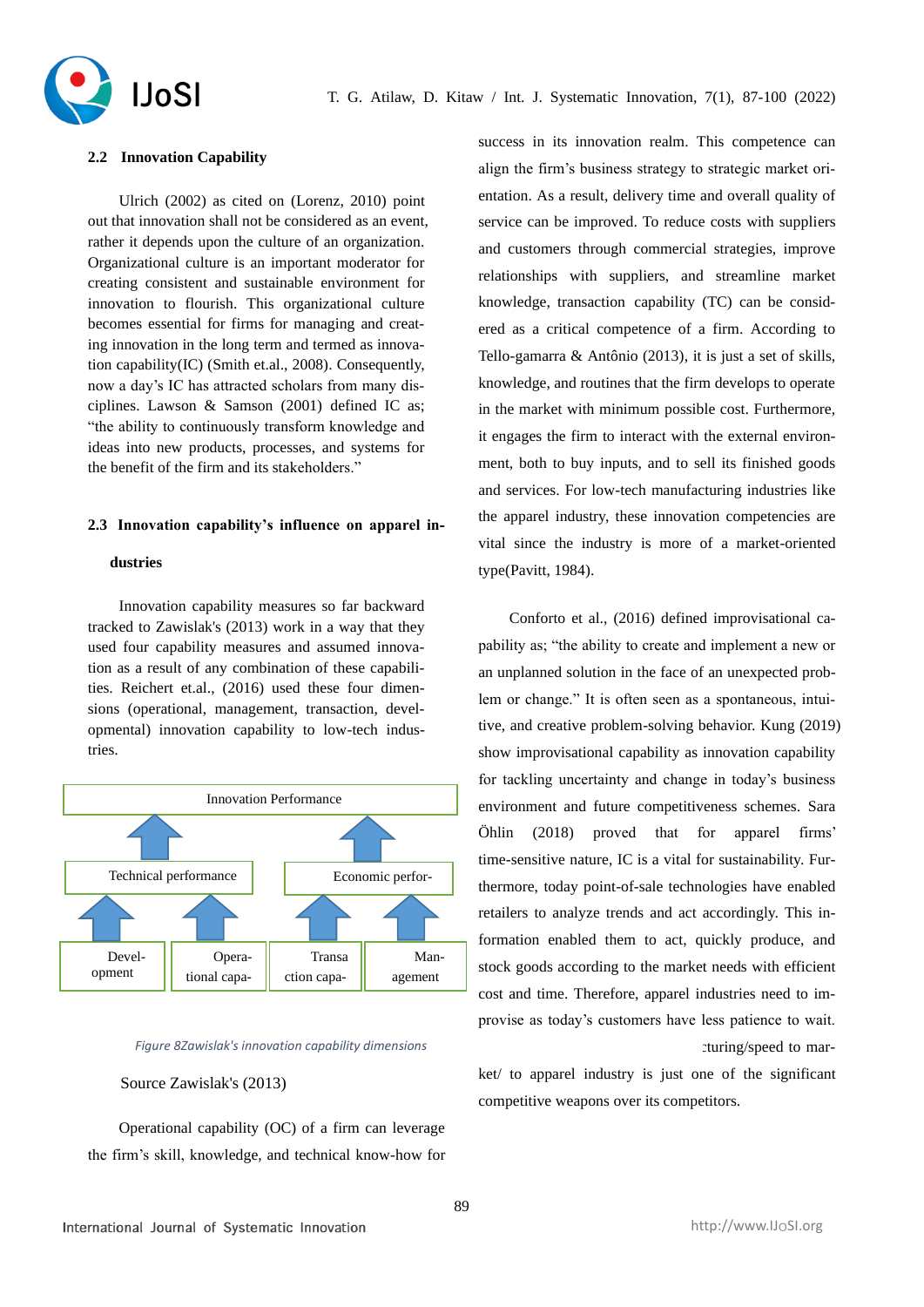

Development capability (DC) is the firm's ability to absorb and internalize new knowledge and apply it to new products (i.e., not only using technology but also generating and managing technical changes)(Reichert et.al., 2016; Zawislak et.al., 2013). On the other hand, management capability (MC) is the ability to coordinate efforts to transform technological outcomes into a coherent operational and transactional arrangement(Zawislak et.al., 2013; Zawislak, Alves, et. al., 2012). This competence has the potential to affect the competitiveness of apparel industry.

#### **2.4 Innovation Success Recipes Configuration**

Several recent studies have showed that the influence of single R&D based innovation approach cannot be sound enough for maximized innovation performance of a firm. In the same analogy, single innovation capability approach is inconsistent and no single innovation capability attains overall innovation performance of a firm. Recently there is a tendency in scientific community to investigate multiple innovation capabilities configuration for innovation performance of a firm. Thus, there may be many ways to achieve this outcome, grounded upon configuration of innovation success recipes. Woodside (2015) suggested that no single factor is likely to be sufficient or necessary when analyzing the complex phenomenon of success. Therefore, it is expected that multiple success recipes can result in higher innovation performance. This issue is hardly addressed so far. Reichert et. al., (2016) have used fsQCA and PCA analysis to explore low-tech innovation capability success recipes towards higher innovation performance of a firm. Fotiadis et. al., (2016) also used this approach to explore activities necessary for success in rural tourism. Bacon et.al., (2019) also configured conditions required for the success of knowledge transfer.

The conceptual framework developed in this work is based on the (L. A. Kung & Kung, 2019; Zawislak et. al., 2013) innovation capability articulation. The existing innovation success recipes developed by Reichert et. al., (2016) is generally for low-tech industry, but within the low-tech industries, heterogeneity problem was not considered. Moreover, the sustainability issue is not addressed in the existing work. Based on this gap this work developed a conceptual framework considering those gaps.



*Figure 9 Study conceptual framework*

Source authors conceptualization from (Kung, 2019; Zawislak et al., 2012, 2013) work

#### **2.5 The lessons from the studies and gaps**

Cao (2013) find that well organized and initiative-taking improvisational capability can speed up the process of business model innovation activity of a firm. Whereas, Wang suggested a model that describes the role of improvisational capability in generating new product development through product effectiveness and process efficiency. Both of these studies considered the improvisational capability as the best organizational competence to be competitive via high innovation performance in the dynamic and turbulence environment. The other im-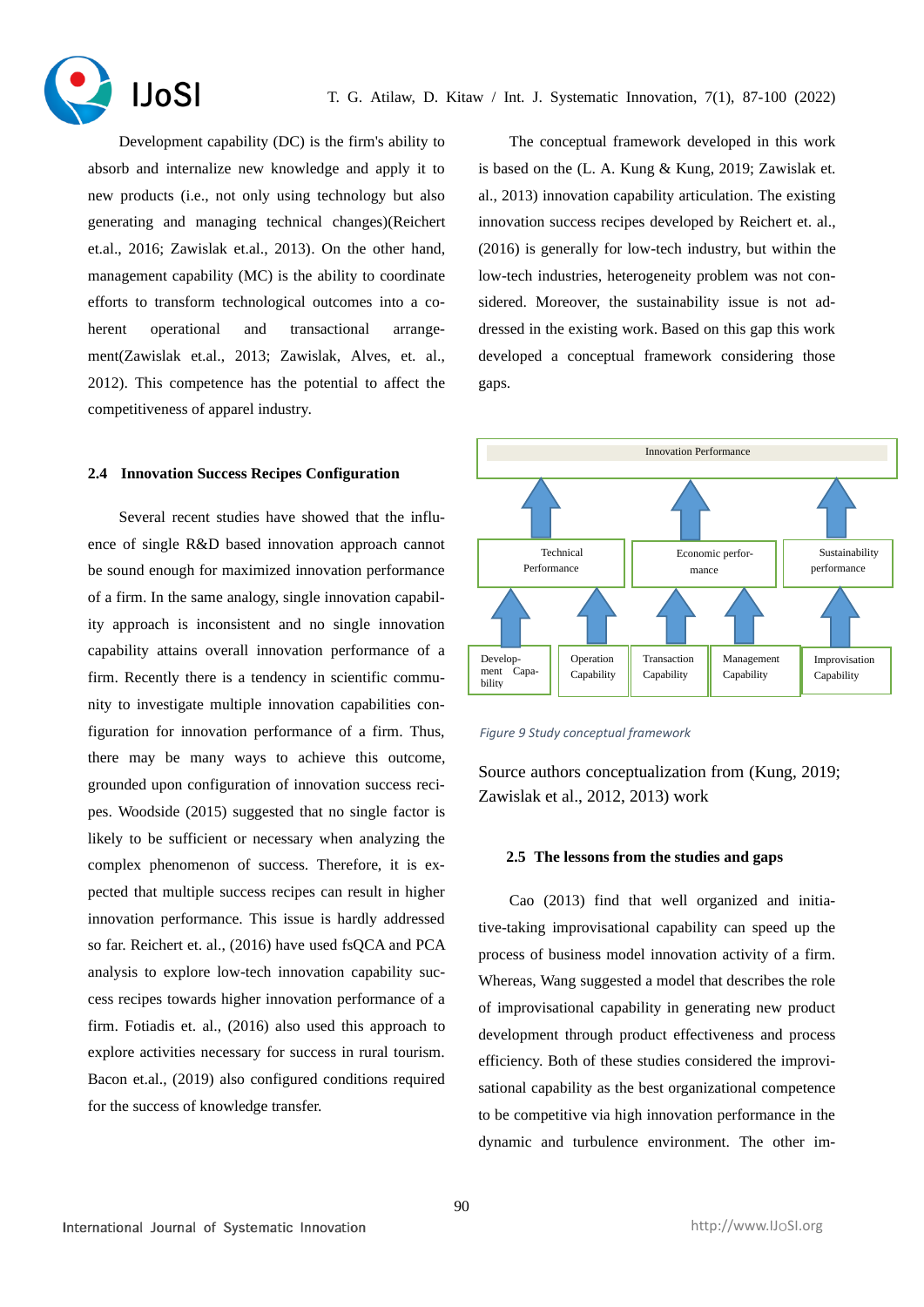

portant dimensions like operational, developmental, management, and transaction capability suggested so far need to be seen in a comprehensive way for new product development as well as business model innovation within organizations. Furthermore, Sara Öhlin (2018) was very much interested in how innovation happens, or does not happen, in every-day work. She analyzed the fashion industry in her study to exploit the significance of improvisational capability for high innovation performance in the sector. She also analyzed the enablers and barriers of innovative activities in a creative yet routinized characterized fashion industry. She suggested that the combination of the change in elements, the alignment among practices, and the way practitioners respond in innovative ways all together form improvisational capability and practice based approach to innovation in the fashion industry setting. Her proposal to fashion industry innovation performances ascertains that innovation shall be perceived both as planned and improvised approach.

Reichert et.al., (2016) innovation success recipes configuration used the four conventional innovation capability dimensions and come up with two alternative solutions for higher innovation performance for low-tech industries. Their study lacks the sustainability dimension in a way that firms shall respond to the uncertain and turbulent environment. For example, in the current global scenario covid-19 pandemic, those firms that have not built the improvisational capability can easily be perished from the market.

Therefore, this study tackled to integrate this all discrepancies of innovation capability dimensions required for higher innovation performance of a firm. No prior studies have attempt to include all this five innovation capability dimensions (management, operational, developmental, transactional, and improvisational) capabilities all together to prepare best ingredients for apparel industry innovation success.

#### **3 Method**

# **3.1 Data**

Considering the scarcity of well-organized non-R&D innovation evidence, the study conducted survey. The authors collaborated with industry park development corporation (IPDC) office for operationalizing the survey. The information gathered for this study was obtained by a structured questioner survey administered through the help of IPDC office. IPDC office facilitated both the online survey and paper-based survey (i.e. for industry parks located in Addis Ababa). The survey included more than one informant per firm to mitigate individual perception and aiming to obtain more appropriate feedback (Simons et. al., 2001). From the 17 companies included in the survey, on average 6.412 surveys were received from each company, for an average response rate of 71.22% from each company with a minimum of one and a maximum of eight with median response of six. Furthermore, the responses were filtered out according to the criteria. As a result, incomplete or missing data, questionnaires filled with abnormal response, and not innovative firms were excluded. Totally, 109 complete responses were analyzed.

#### **3.2 Measures**

The quantitative survey approach was employed and the developed questionnaire was a structured type. The items in the questionnaire were quantified and constructed to be measured with a seven-point Likert scale (one=not very important, seven=very important). The questionnaire contained four sections covering (1) respondent and company profile, (2) innovation capability of the company, (3) non-R&D innovation practices, and (4) innovation performance of the company.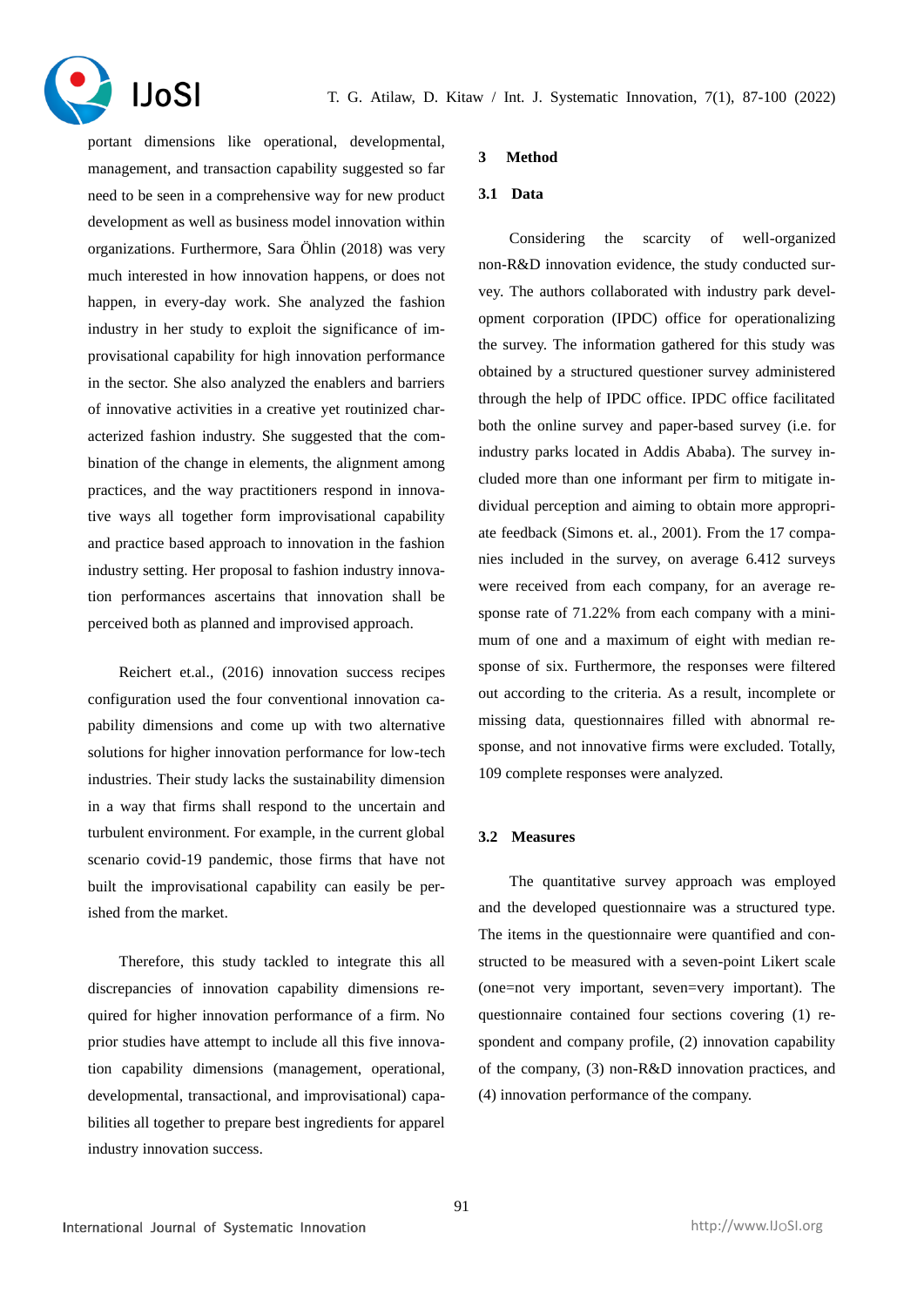

The survey questionnaire were tested by three experts each from academic institution, ETIDI research center, and industry consultants to make sure whether the respondents understood the questions or not. Accordingly, minor formatting and presentation modifications were made. Subsequently, the questionnaire was distributed to middle level and top level managers electronically through the online survey tool called Google docs. ET-IDI and IPDC webpage were referred to get the address of the selected respondents. Furthermore, the respondents were allowed to invite the questionnaire to another expert in the field if they were sure that s/he was unfit to answer the questionnaire. The respondents were contacted through email first and then reminded through phone. To get respondents trust on the data gathering process, cover letter sealed and signed by the school dean and supervisor were sent with questionnaire.

#### **3.3 Estimation strategy**

# **3.3.1 Principal Component Analysis (PCA)**

From the conceptual framework developed from the literature analysis, 28 items was originally presented to three experts before the survey conducted and finally 23 items were included in the survey. Respondents rated their concern about the importance to each innovation capability item using a seven-point scale ranging from "not very important" to "very important." principal component factor analysis used with varimax rotation to extract factors from these items.

Innovation performance measure described by Schumpeter (2008) were applied. Net profit growth, market share growth, and revenue growth constructs taken from Schumpeter to capture economic performance of the firm. We let the respondents to reveal their level of satisfaction using seven point Likert scale ranging from one to seven. One is indicating for 'very dissatisfied' and seven for representing 'very satisfied'.

# **3.3.2 Fuzzy-set Qualitative Comparative Analysis (FsQCA)**

FsQCA first introduced by a social scientist Charles Regain (2008) and it uses qualitative and quantitative assessments to compute the degrees during which a case belongs to a certain set. This method mainly focuses on the complicated and complex relations between the result of interest and its antecedents. Furthermore, fsQCA is employable on a various sample sizes starting from very small (i.e. below fifty cases) to a very large sample size (i.e. thousands of cases) and it is also suitable for various styles of data (e.g., Likert-scale, click streams and multimodal data)(Pappas & Woodside, 2021). In this study, for the purpose of appropriate combinations of innovation capabilities, fsQCA method was employed. It uses Boolean algebra and fuzzy-set theory to identify each case with a set of specific traits, causal conditions, and outcome. Using fsQCA 3 software, the study identified innovation capability causal recipes that lead to high innovation performance.

Since the variable construct in this study is measured through multiple items, it needs to be computed to one value per construct that could be suitable input to fsQCA software. Therefore, we have calculated the mean of our desired outcome high innovation performance (High InnP), and other five conditions (IC, MC, OC, DC, and TC). Therefore, the study aspires to test the following fsQCA model;

High InnP = (IC, MC, OC, TC, DC) 
$$
Eq(1)
$$

Data calibration was done through direct method by choosing threshold values 0.95, 0.50, and 0.05 as break points to transform data from Likert scale to fuzzy set. The fsQCA manual (Ragin, 2008) were followed to perform fuzzy-set calibration and three breakpoint criteria's (0.05 for the full non-membership threshold; 0.50 for the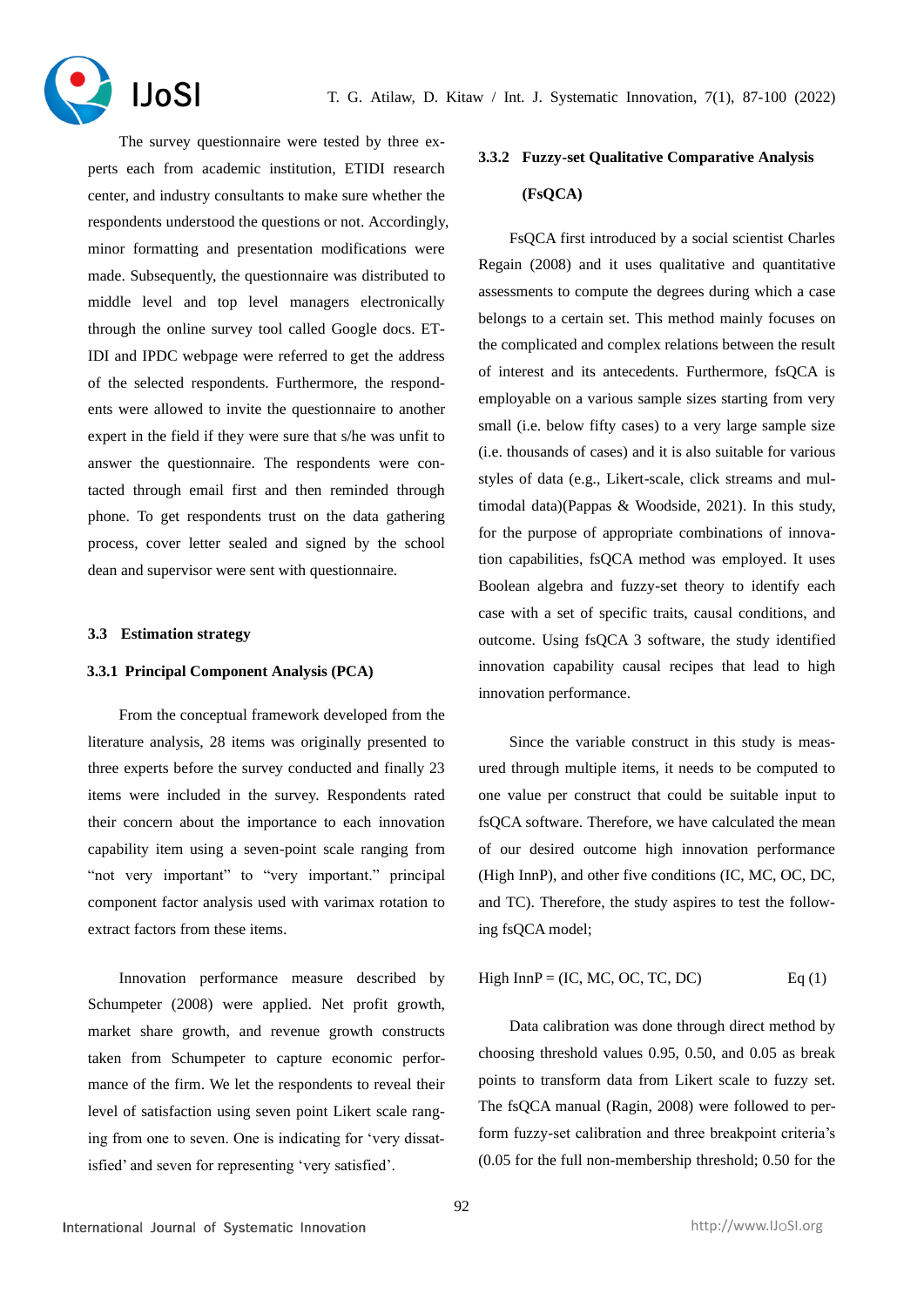

crossover point; and 0.95 for the full membership threshold were used(Ragin, 2008). Accordingly, the variables were calibrated from zero to one.

In this study, the truth table has 32 rows, which is from all logically possible configuration of the five conditions, where 2k=5 (Ragin, 2008). After feeding the converted data to the software the outcome sorted by frequency and consistency. In order to reduce the quantity of rows in QCA analysis of sufficiency, a range of a consistency level and a frequency threshold is needed. Ragin (2008) suggested a consistency level of higher than 0.75 as a rough benchmark. This study applied a consistency cut-off from 0.79.

FsQCA software calculated number of observation per each combination as frequencies. Following this truth table sorted by frequency and consistency. Next to this, all combinations with smaller frequency were removed for further analysis. After removing configurations with low frequency, the truth table have been sorted by raw consistency. FsQCA software also provides all three solutions every time. The combined solutions of both parsimonious and intermediate revealed in detail and aggregated view of the findings. To simplify and improve presentation of the findings, the outcome of fsQCA transformed into a table that is easier to read.

#### **3.4 Research framework**

This study aims at understanding the causal relationships between important aspects of apparel firms' innovation capabilities with their innovation performance. Ethiopian apparel industry recently attracted billions of dollar from FDI. The multinational apparel firms working in Ethiopia's industry park created an opportunity to capture primary data for the study. The study at initial stage focused on understanding the theoretical perspective of low-tech innovation capability. After identifying

relevant information; questionnaire development, questionnaire validation, data gathering, and compiling carried out. Following this, compiled data were estimated using PCA and fsQCA. Finally, the result validated by sub-group analysis. The methodological framework followed is presented in Figure 3 below.



*Figure 10 research framework*

#### **4 Results**

#### **4.1 Summary of Survey data**

The list of low-tech innovation capabilities practiced by apparel manufacturing multinational firms operating in Ethiopia is shown on Table 1 below. Totally 109 complete responses were used for analysis. As pointed out by the mean scores, 'to respond in the moment to the unexpected problems' together with 'coming up with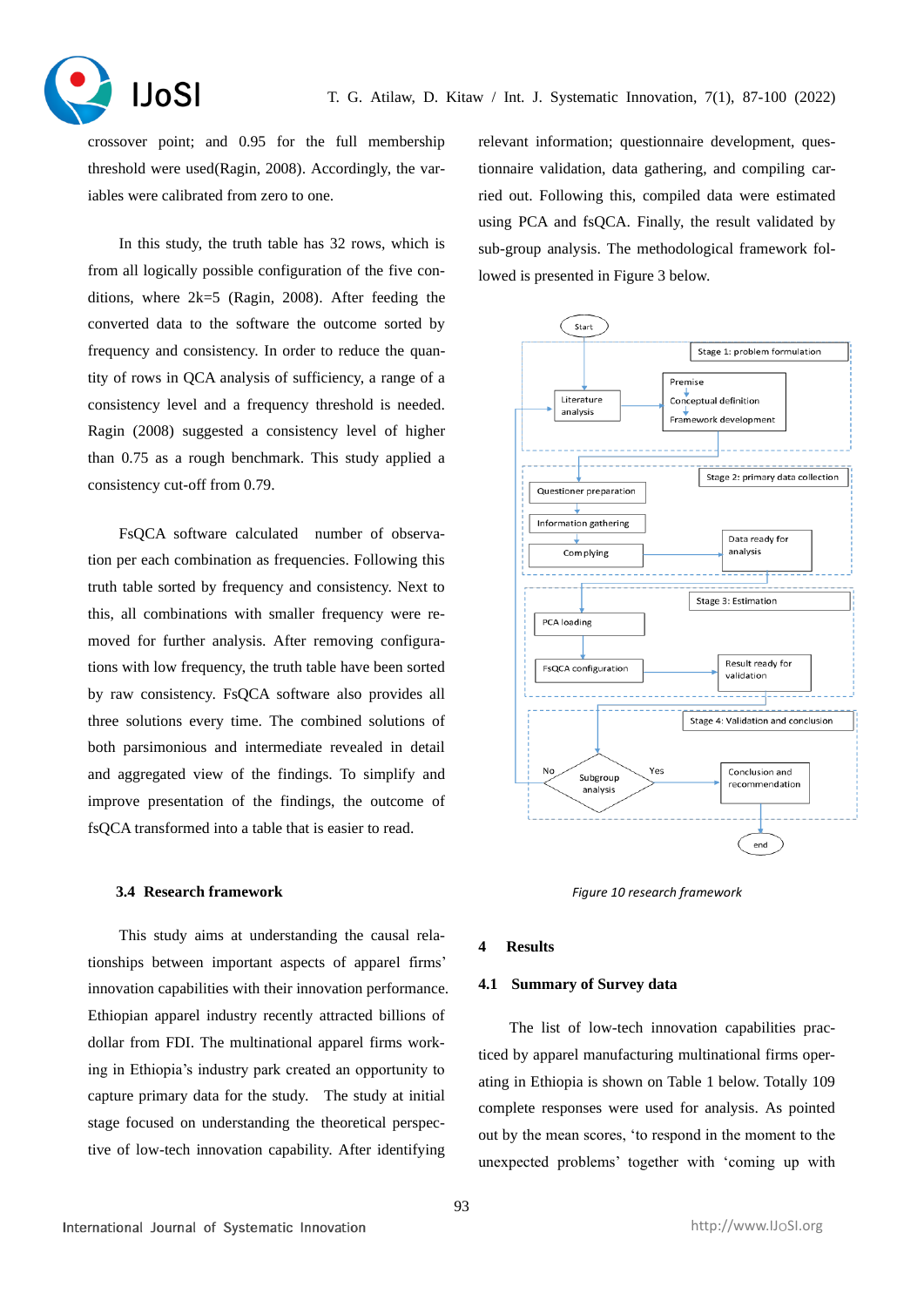

new ideas' and 'to successfully reconfigure resources to react to customers demand' are most practiced low-tech innovation capabilities. Whereas, 'to impose its price on the market' and 'to use formal criteria to select its suppliers' are the lesser-practiced innovation capabilities.

#### *Table 5 Summary of Survey Data*

| Variable                                  | $\overline{Obs}$ | Mean | Std.Dev. |
|-------------------------------------------|------------------|------|----------|
| Designs its Own products                  | 109              | 5.56 | 1.6      |
| Develop creative solutions                | 109              | 5.36 | 1.08     |
| for unperceived situations                |                  |      |          |
| Develop products in part-                 | 109              | 5.21 | 1.6      |
| nership with STI                          |                  |      |          |
| Establishes a productive                  | 109              | 5.34 | 1.43     |
| routine that does not gen-                |                  |      |          |
| erate rework                              |                  |      |          |
| Formalizes procedures of                  | 109              | 5.30 | 1.44     |
| planning and production                   |                  |      |          |
| control                                   |                  |      |          |
| negotiating<br>Imposes its                | 109              | 5.39 | 1.25     |
| terms on its customers                    |                  |      |          |
| Imposes its price on the                  | 109              | 4.84 | 1.23     |
| market                                    |                  |      |          |
| personals<br>Maintains<br>its             | 109              | 5.68 | 1.16     |
| well trained for company                  |                  |      |          |
| functions                                 |                  |      |          |
| Maintains statistical con-                | 109              | 5.42 | 1.00     |
| trol of its process                       |                  |      |          |
| the<br>material<br>Maintains              | 109              | 5.63 | 0.87     |
| stock level appropriate to                |                  |      |          |
| the process                               |                  |      |          |
| <b>Makes</b><br><b>CSR</b><br>its<br>core | 109              | 5.44 | 1.30     |
| agenda                                    |                  |      |          |
| Measures its customers                    | 109              | 5.25 | 0.93     |
| satisfaction                              |                  |      |          |
| Monitors the latest tech-                 | 109              | 5.91 | 0.92     |
| nological trends in the                   |                  |      |          |
| sector                                    |                  |      |          |
| Resolve problems using                    | 109              | 5.65 | 1.15     |
| available resources                       |                  |      |          |
| Respond in the moment to                  | 109              | 6.25 | 1.01     |
| the unexpected problems                   |                  |      |          |
| and come up with new                      |                  |      |          |
| ideas                                     |                  |      | 1.31     |
| Skillful in reusing existing              | 109              | 5.39 |          |
| resources to serve cus-<br>tomers         |                  |      |          |
| Standardizes<br>and<br>docu-              | 109              | 5.37 | 1.47     |
| ments its different working               |                  |      |          |
| procedures                                |                  |      |          |
| Successfully reconfigure                  | 109              | 5.94 | 0.97     |
| resources to react to cus-                |                  |      |          |
| tomers demand                             |                  |      |          |
| Traces the market<br>to                   | 109              | 5.15 | 1.17     |
| monitor                                   |                  |      |          |
| Updates its management                    | 109              | 5.27 | 1.44     |
| tools and techniques                      |                  |      |          |
| Uses<br>current<br>financial              | 109              | 5.57 | 1.25     |
| management practices                      |                  |      |          |
| formal criteria<br>Uses<br>to             | 109              | 4.81 | 1.90     |
| select its suppliers                      |                  |      |          |
| Uses formal project man-                  | 109              | 5.64 | 0.92     |
| agement methods                           |                  |      |          |

The survey result also reveals there are a wide range of variation among the companies in innovation capabilities like 'design its own products', 'use formal criteria to select its own suppliers', and 'develop products in partnership with STI'.

# **4.2 PCA loadings**

From the PCA loading, the Kaiser–Meyer–Olkin (KMO) measure of sampling adequacy is 0.899 and the Bartlett's Test of Sphericity is significant (pb 0.000) and the results confirm five capabilities. The items loading: improvisational capability (five items with Cronbach's α = 0.922), management capability (five items with Cronbach's  $\alpha = 0.898$ ), operational capability (four items with Cronbach's  $\alpha = 0.929$ , developmental capability (four items with Cronbach's  $\alpha = 0.796$ ) and transaction capability (five items with Cronbach's  $\alpha = 0.895$ ). Table 1 below shows list of innovation capability item loadings.

*Table 6 Principal component analysis loading*

|                                                                                      | Component |       |       |     |    |
|--------------------------------------------------------------------------------------|-----------|-------|-------|-----|----|
| <b>Rotated Component Matrix</b>                                                      | MC        | IС    | TС    | OC. | DC |
| Updates its management tools $_{0.923}$<br>and techniques                            |           |       |       |     |    |
| Standardizes and documents<br>its different working proce-0.896<br>dures             |           |       |       |     |    |
| Maintains its personnel's well <sub>0.802</sub><br>trained for company functions     |           |       |       |     |    |
| Uses current financial man- $0.623$<br>agement practices                             |           |       |       |     |    |
| Makes CSR its core agenda                                                            | 0.563     |       |       |     |    |
| Resolve problems using<br>available resources                                        |           | 0.899 |       |     |    |
| Respond in the moment to the<br>unexpected problems<br>and<br>come up with new ideas |           | 0.865 |       |     |    |
| Successfully reconfigure<br>resources to react to custom-<br>ers demand              |           | 0.713 |       |     |    |
| Skillful in reusing existing<br>resources to serve customers                         |           | 0.694 |       |     |    |
| Develop creative solutions for<br>unperceived situations                             |           | 0.626 |       |     |    |
| Imposes its negotiating terms<br>on its customers                                    |           |       | 0.956 |     |    |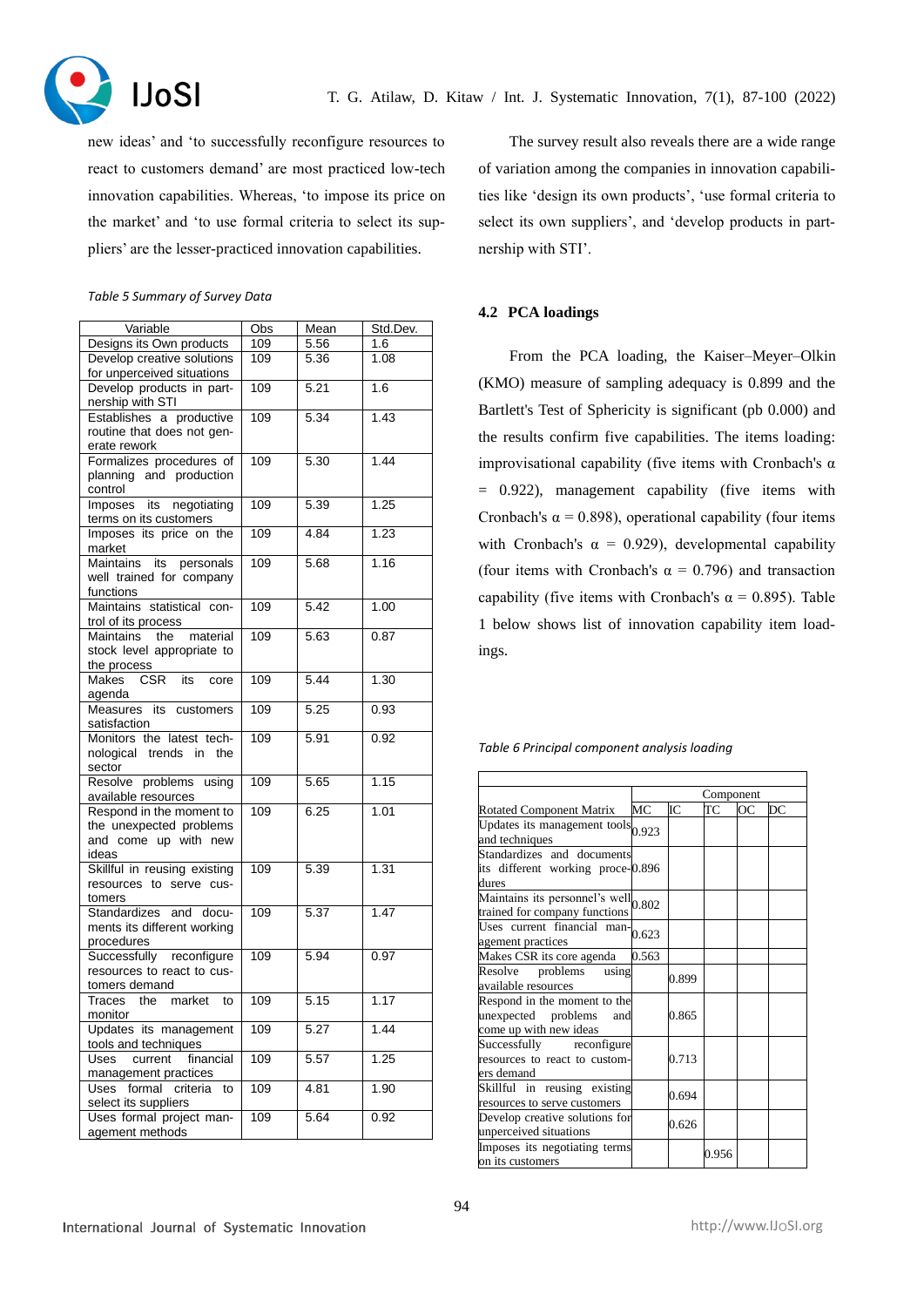

| Imposes its price on the mar-    |                    |       | 0.919             |            |       |
|----------------------------------|--------------------|-------|-------------------|------------|-------|
| ket                              |                    |       |                   |            |       |
| Traces the market to monitor     |                    |       | 0.864             |            |       |
| Measures its customers satis-    |                    |       | 0.860             |            |       |
| faction                          |                    |       |                   |            |       |
| Uses formal criteria to select   |                    |       | 0.620             |            |       |
| its suppliers                    |                    |       |                   |            |       |
| Maintains the material stock     |                    |       |                   |            |       |
| level appropriate to the pro-    |                    |       |                   | 0.915      |       |
| cess                             |                    |       |                   |            |       |
| Maintains statistical control of |                    |       |                   | 0.885      |       |
| its process                      |                    |       |                   |            |       |
| Establishes a productive rou-    |                    |       |                   |            |       |
| tine that does not generate      |                    |       |                   | 0.680      |       |
| rework                           |                    |       |                   |            |       |
| Formalizes procedures<br>of      |                    |       |                   |            |       |
| planning and production con-     |                    |       |                   | 0.660      |       |
| trol                             |                    |       |                   |            |       |
| Designs its Own products         |                    |       |                   |            | 0.921 |
| Develop products in partner-     |                    |       |                   |            | 0.898 |
| ship with STI                    |                    |       |                   |            |       |
| Monitors the latest technolog-   |                    |       |                   |            | 0.662 |
| ical trends in the sector        |                    |       |                   |            |       |
| Uses formal project manage-      |                    |       |                   |            | 0.615 |
| ment methods                     |                    |       |                   |            |       |
| Cronbach alpha                   | 0.898              | 0.922 | 0.895 0.929 0.796 |            |       |
| Eigenvalues                      | 4.83               | 4.73  | 4.5               | 3.77       | 2.54  |
| Percentage of variance           | $ex_{20.13}$       | 19.69 | 18.74 15.72 10.56 |            |       |
| plained                          |                    |       |                   |            |       |
| Mean                             | 5.54               | 5.41  | 5.09              | 5.58       | 5.72  |
| <b>SD</b>                        | $\overline{0.595}$ | 0.587 | 1.06              | 0.5760.282 |       |

#### **4.3 FsQCA results**

From the fsQCA analysis, three configurations of innovation capability recipes that lead to high innovative performance in apparel manufacturing firms were drawn: IC\*MC\*TC (solution 1), IC\*DC\*TC (solution 2), and IC\*OC\*TC (solution 3). The consistency for the three solution and for the overall solution exceed 0.75(Ragin et.al., 2008). Therefore, these recipes are sufficient to cause high innovative performance. The combined recipes for the first solution account for 78.2% of membership in the high innovation performance outcome. The second and third solutions are 75.6% and 75.1% respectively.

*Table 7 Recipes for achieving high innovation performance in apparel industry*

| config-<br>Solution | Consistency | Raw      | combined |  |
|---------------------|-------------|----------|----------|--|
| uration             |             | coverage |          |  |
| $IC*MC*TC$          | 0.887522    | 0.650    | 0.7821   |  |
|                     |             | 773      | 30       |  |
| $IC*DC*TC$          | 0.886314    | 0.607    | 0.7558   |  |
|                     |             | 818      | 76       |  |
| $IC*OC*TC$          | 0.874652    | 0.606    | 0.7513   |  |
|                     |             | 959      | 13       |  |

One major challenge of fsQCA is the robustness and validity of the results. So far scholars suggested that the sensitivity of fsQCA is sever if slight parametric change occurs, the outcome from fsQCA can easily be deteriorated (Krogslund et.al., 2015; Lucas & Szatrowski, 2014; Skaaning, 2011). There are two robustness tests which are commonly applied(Meier, 2017). The first one is by sub-sampling which aims to address concerns about fsQCA application in large sample size setting and to increase confidence of results(Meier, 2017). The second robustness test applied by Emmenegger & Schraff (2014) aims at demonstrating that the results are insensitive to small changes in data and rather the data is analyzed for about 1,000 runs while randomly deleting 10% of the data in each run(Meier, 2017).

This study employed the first approach for the robustness test. Therefore, the robustness test is conducted by following the approach of Reichert et.al., (2016). First, the study randomly split the total sample into two equal sub-samples and modeled each sub-sample by using the results of sub-sample 1 to predict the scores in sub-sample 2 and performing the reverse procedure for cross-validation. Table 3 and Table 4 show the predictive validity for each sub-sample.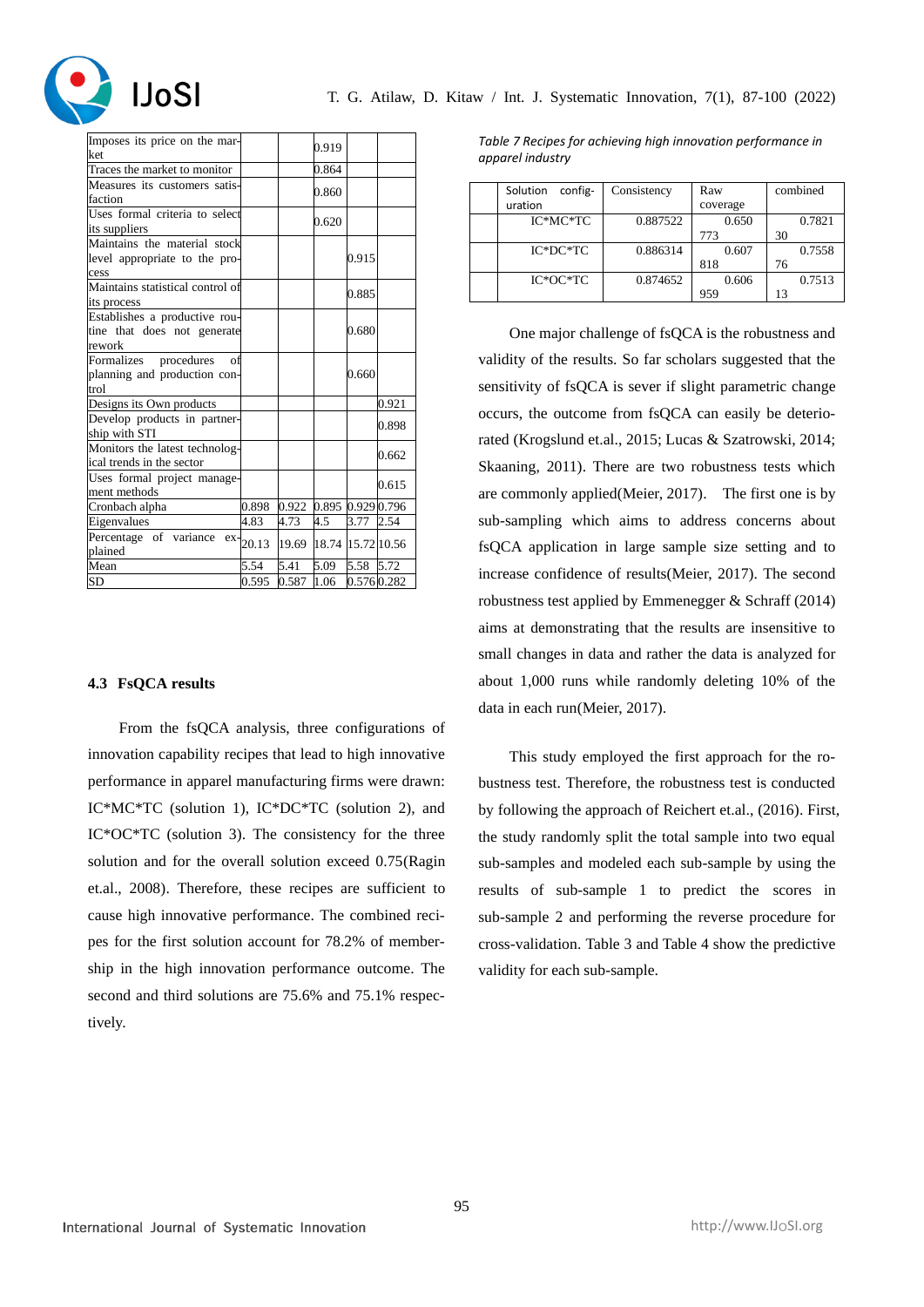

*Table 8 Using sub-sample 1 to predict scores in sub-sample 2*

| Solution configu- | Consistency | Raw      |        | combined |        |
|-------------------|-------------|----------|--------|----------|--------|
| ration            |             | coverage |        |          |        |
| $IC*MC*TC$        | 0.87752     |          | 0.6407 |          | 0.7721 |
|                   |             | 73       |        | 30       |        |
| $IC*DC*TC$        | 0.85631     |          | 0.5978 |          | 0.7528 |
|                   |             | 18       |        | 76       |        |
| $IC*OC*TC$        | 0.84465     |          | 0.5969 |          | 0.7503 |
|                   |             | 59       |        |          |        |

*Table 9 Using sub-sample 2 to predict sub-sample 1*

| Solution configu- | Consistency | Raw      | combined |  |
|-------------------|-------------|----------|----------|--|
| ration            |             | coverage |          |  |
| $IC*MC*TC$        | 0.867522    | 0.6307   | 0.7621   |  |
|                   |             | 73       | 30       |  |
| $IC*DC*TC$        | 0.854445    | 0.5978   | 0.7538   |  |
|                   |             | 18       | 76       |  |
| $IC*OC*TC$        | 0.854652    | 0.5869   | 0.7500   |  |
|                   |             | 59       | 13       |  |

#### **5 Discussion**

For low-tech industries, innovation is born out of a set of innovation capabilities of a firm. In addition to the four conventional sets of low-tech innovation capabilities, we have added one extra dimension and configured to bring the right set of success recipes that can lead apparel industries to higher innovation performance. Configuring success recipes is a recent phenomenon for exploiting higher performance in various sectors(Bacon et.al., 2019; Fotiadis et.al., 2016; Nguyen, 2017; Oliveira et.al., 2019; Reichert et.al., 2016).

Regardless of the machinery and labor, from which cloth is made, lately, the apparel is expected to be produced with the concept of quick response. Therefore, the entire apparel supply chain needs to be more agile, which means that stakeholders need to have better visibility, speed, and flexibility. Furthermore, today's point-of-sale technologies have enabled retailers to analyze trends and act accordingly. This information enabled them to produce quickly and stock goods according to the market while attaining efficiency interms of cost and time. Therefore, the improvisational capability (IC) of a firm comes here to address this issue.

Apparel industry, due to its labor-intensive nature, needs a large workforce. Therefore, a favorable work environment and safe conditions are essential for the betterment of the workers to ensure fast, reliable, and efficient production environment. The Rena Plaza 2013 incident that caused thousands of deaths in Bangladesh initiated stakeholders to introduce several multi-stakeholder workplace safety compliance initiatives. Following this, global consumers mostly US and UK buyers have become increasingly concerned about the treatment of workers in the apparel industry. In response to increasing pressure from the international and local media, international buyers and traders have become more sensitive to the working conditions in the supplier factories and are now considering the issue with more importance. Thus, better working conditions have become one of the main competitive factors along with low cost and preferential market accesses(Selvanathan et.al., 2019). Accordingly, management capability and operational capability can enhance the competitive advantage to the firm.

The bargaining power of buyers today is powerful than manufacturers. Therefore, consumers dictate when, what, how, and where they wish to shop. That resulted a threat to the traditional apparel readymade product business model. Therefore, apparel industries in current scenario need to create a means to predict their customer's buying experiences. Connecting individual items via a digital thread, products, and sellers will be able to communicate directly with the customers, with customized communication that is based on the customer's needs and concerns. Therefore, transaction capability and developmental capability can enhance innovative performance of the firm in this regard.

Therefore, the first alternative with improvisational capability, management capability, and transactional capability (IC\*MC\*TC) recipes leads to better innovation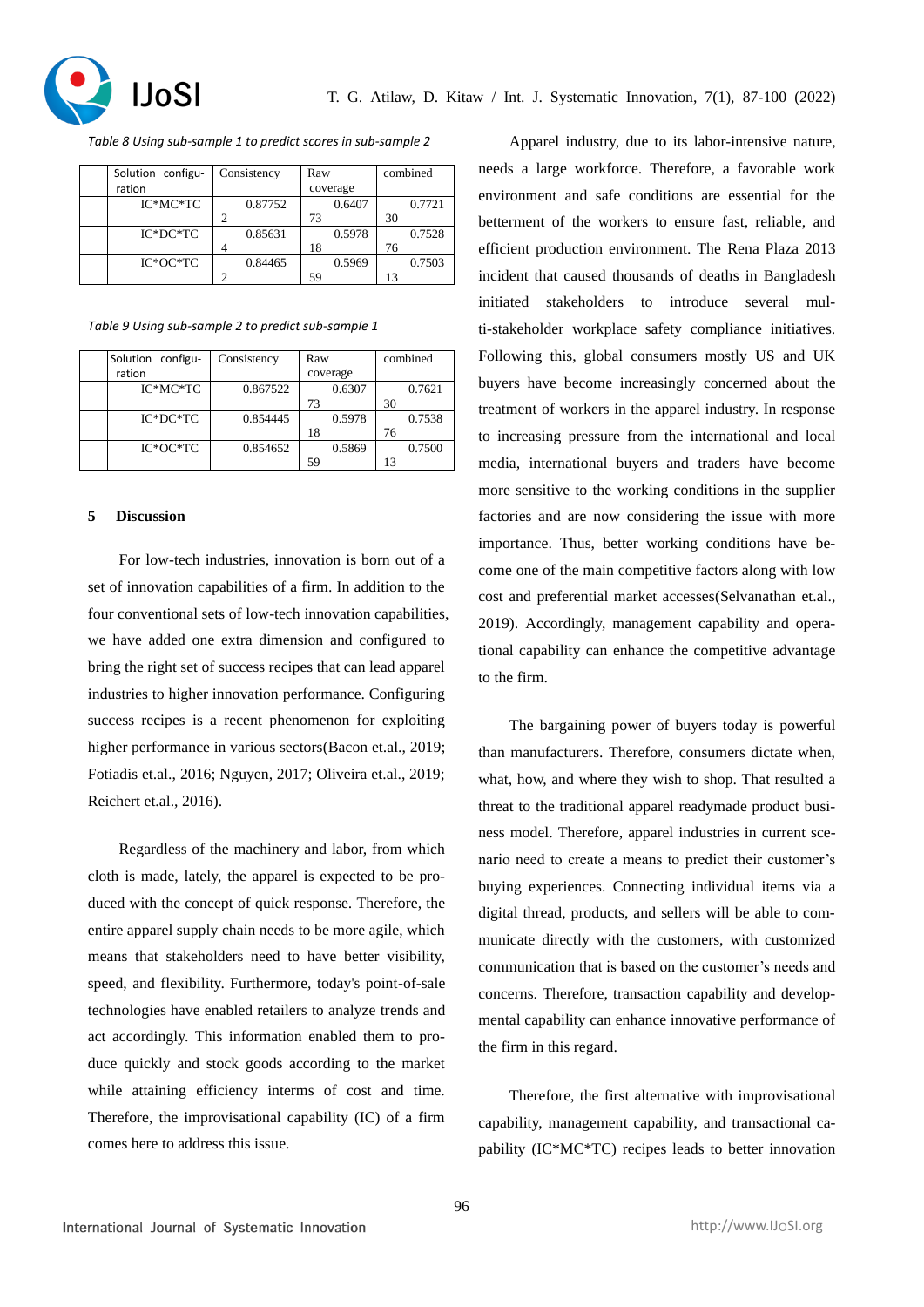

performance of apparel firms. Improvisational capability enables agility of the firm and ensures apparel firms dynamic response in market. The second element management capability secures firm's innovation performance through proper human resource utilization and it can go hand in hand with improvisational capability element. The third component of this alternative solution that is transaction capability in apparel industry can lead to better innovation performance by tracing the ongoing market trend and imposing negotiating power on its customers.

The second alternative innovation capabilities recipe for higher innovation performance in apparel industry comprises improvisational capability, transaction capability, and developmental capability (IC\*TC\*DC). The only difference of this set of capabilities from the first one is the substitution of management capability to developmental capability. Developmental capability can lead the firm launch their own products and collaborate with other institution for firm's new product development success.

The third set of capabilities configured to higher innovation performance comprises improvisational capability, operational capability, and transactional capability (IC\*OC\*TC). Like the second alternative, the only difference in the third recipe is the appearance of operational capability to substitute management capability of the first recipe and developmental capability of the second recipe. Operational capability ensures firms innovation performance through higher process efficiency and reduction of rework.

Improvisational and Transaction capability are among the core conditions of success recipe in all of the three alternative solutions. Improvising in this ever-changing environment and volatile global market can be supported through information technology assisted organizational memory and cross-functional teams(Wang, n.d.), and it enhances innovation performance through process efficiency and product effectiveness. Whereas, transaction capability is a result from the learning process through which firms measure its customer satisfaction and track the market to respond accordingly(Zawislak, Alves, et.al., 2012). The difference of results from this study and Reichert et.al., (2016) is in a way that they considered low-tech industry in general and in this work apparel industry in particular was scrutinized. Furthermore, in their work they only considered only four innovation capability dimension and this study added one more improvisational dimension which is vital for apparel firms performance (Sara Öhlin, 2018).

## **6 Conclusion**

The main target of this study is just to investigate the best innovation success recipes that can lead to higher innovation performance of apparel industry. Overall, the results provided evidence that, there are three possible alternative pathways to higher innovation performance of the sector. These innovation success recipes can be applied for better innovation performance.

Within low-tech industries apparel industry is one among them. Innovation in this context is triggered by different factors. Time sensitive nature of the industry and the technological dynamics greatly affected this sectors innovation approach. The findings revealed that for apparel industry sustainable competitiveness through high innovation performance there has to be one more innovation capability, which is improvisational capability.

The PCA result gives five capabilities (improvisational capability, management capability, operational capability, transaction capability, and developmental capability). Whereas, the fsQCA analysis configured these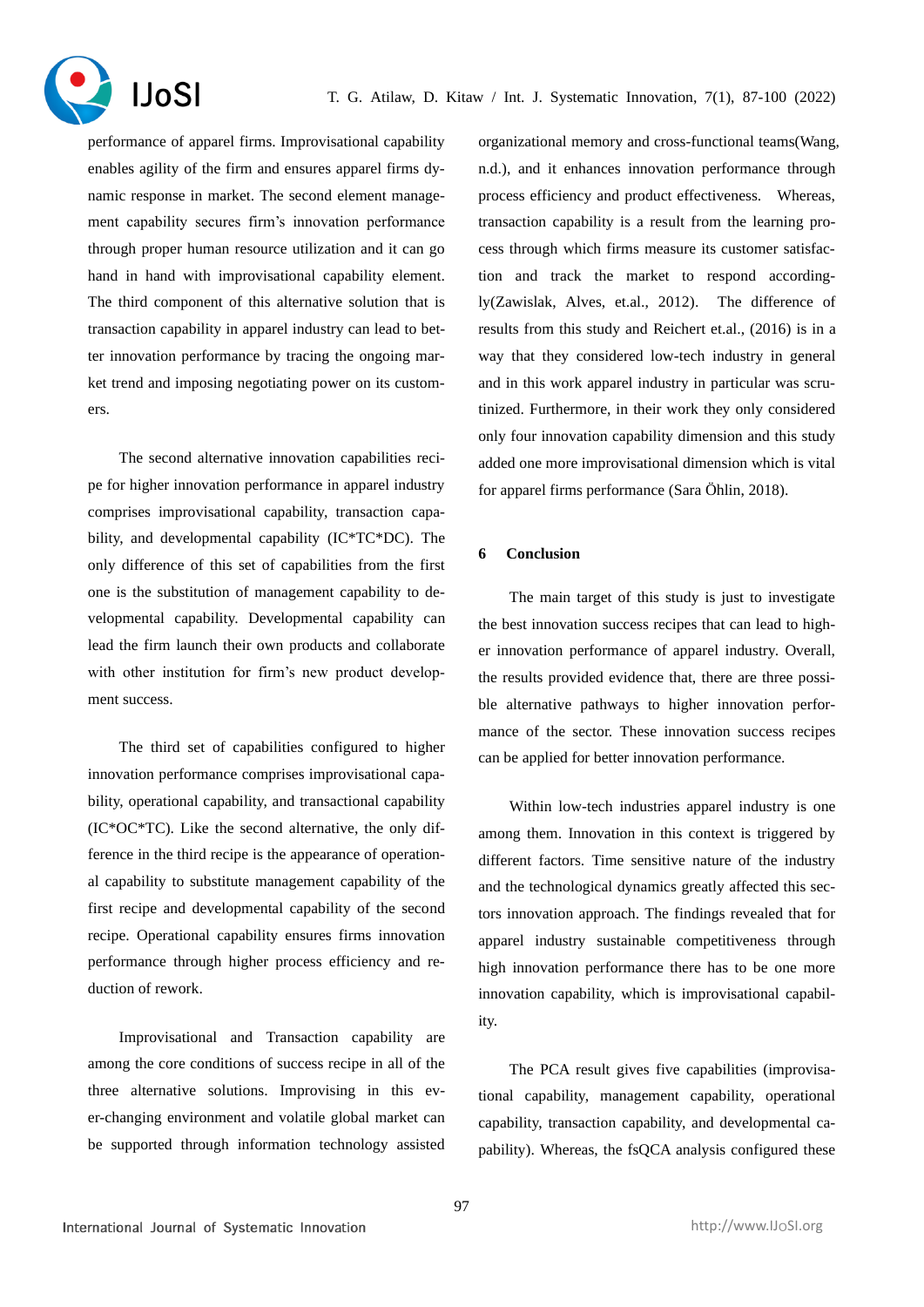

five low-tech innovation capabilities to figure out best recipes that enable apparel firm's innovation performance in ensuring their sustainable competitiveness. Three alternative solutions configured that can bring high innovation performance in apparel industry. Improvisational and Transactional capabilities found in all three alternative solutions.

A couple of limitations are believed to exist in this study: First, the self-reported nature of the study data may lead to an over-optimistic assessment of the levels of innovation capabilities and innovative performance. Second, fsQCA approach is too sensitive to the specific conditions included in the configuration analysis and consequently adding or removing conditions can significantly alter solutions. Therefore, as future study it is possible to cross validate the results of fsQCA with other approach such as fuzzy in Stata. Likewise, this work can be advanced through a large set of data for more significant outcome and the approach can be applied to other low-tech sectors.

# **References**

Andrés Barge-Gil , & María Jesús Nieto, L. S. (2011). Hidden inovators : the role of non-R & D activities. Technology Analysis & Strategic Management, 23(4), 415–432.

https://doi.org/10.1080/09537325.2011.558400

- Arundel, A., Bordoy, C., & Kanerva, M. (2007). Neglected innovators: How do innovative firms that do not perform R&D innovate. Results of an Analysis of the Innobarometer, 9.
- Bacon, E., Williams, M. D., & Davies, G. H. (2019). Recipes for success: Conditions for knowledge transfer across open innovation ecosystems. International Journal of Information Management, 49, 377–387.

https://doi.org/10.1016/j.ijinfomgt.2019.07.012

Cao, Y. (2013). Initiative-taking, Improvisational Capability, and Business Model Innovation in Emerging Markets. Copenhagen Discussion Papers No.

2013-44, Copenhagen Business School (CBS), Asia Research Centre (ARC), Frederiksberg, Http://Hdl.Handle.Net/10398/8814.

- Conforto, E. C., Rebentisch, E., & Amaral, D. (2016). Learning the art of business improvisation. MIT Sloan Management Review, 57(3), 8–10. https://doi.org/10.7551/mitpress/11858.003.0021
- Cornell University, INSEAD, & W. (2017). The global innovation index 2017: innovation feeding the world. In Ithaca, Fontainebleau,Geneva.
- Emmenegger, P., Schraff, D., & Walter, A. (2014). QCA, the truth table analysis and large-N survey data: The benefits of calibration and the importance of robustness tests. 2nd International QCA Expert Workshop, November.
- Fotiadis, A., Yeh, S. S., & Huan, T. C. T. (2016). Applying configural analysis to explaining rural-tourism success recipes. Journal of Business Research, 69(4). https://doi.org/10.1016/j.jbusres.2015.10.128
- Huang, C., Arundel, A., & Hollanders, H. (2010). How firms innovate: R&D, non-R&D, and technology adoption (Issue 31).
- Krogslund, C., Choi, D. D., & Poertner, M. (2015). Fuzzy Sets on Shaky Ground : Parameter Sensitivity and Confirmation Bias in fsQCA. Political Analysis, 21–41. https://doi.org/10.1093/pan/mpu016
- Kung, L. (2015). Organization Improvisational Capability and Configurations of Firm Performance in a Highly Turbulent Environment [Auburn University]. https://doi.org/10.1017/CBO9781107415324.004
- Kung, L. A., & Kung, H. J. (2019). Organization improvisational capability: Scale development and validation. Data Base for Advances in Information Systems, 50(2), 94–110. https://doi.org/10.1145/3330472.3330479
- Lawson, B., & Samson, D. (2001). Developing innovation capability in organisations: a dynamic capabilities approach. International Journal of Innovation

Management, 5(3), 377–400.

- Lorenz, R. (2010). What is innovation: Insights and perspectives on the term "innovation." International Journal of Technology Intelligence and Planning, 6(1), 63–75. https://doi.org/10.1504/IJTIP.2010.033924
- Lucas, S. R., & Szatrowski, A. (2014). Qualitative comparative analysis in critical perspective. Sociological Methodology, 44(1), 1–79. https://doi.org/10.1177/0081175014532763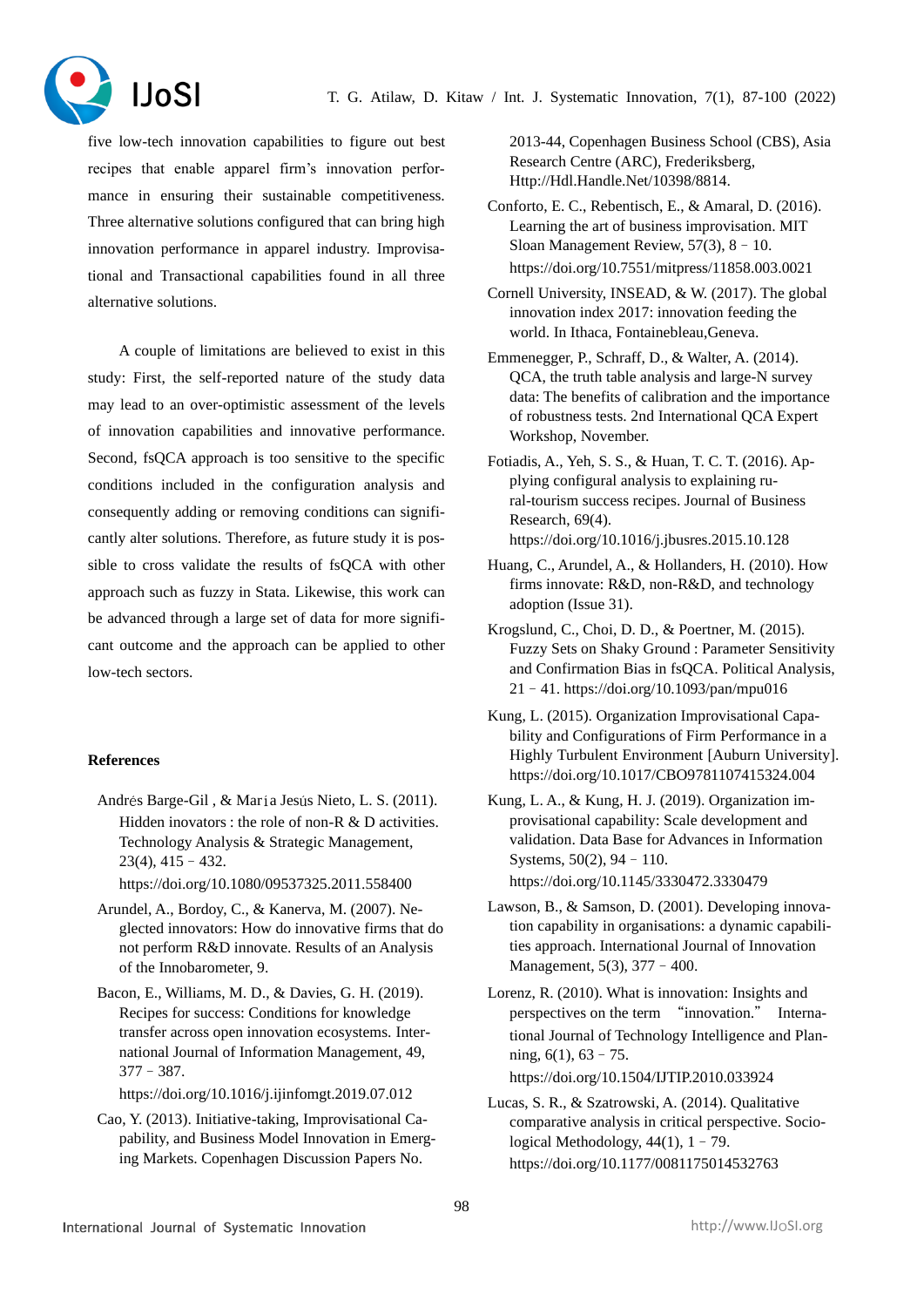

- M.S. Alam, E.A. Selvanathan, S. Selvanathan, & M. H.  $(2019)$ . The apparel industry in the post – Multifiber Arrangement environment : A review. 454–474. https://doi.org/10.1111/rode.12556
- Meier, A. (2017). The Configurational Perspective in Organizational Psychology : Fuzzy Sets for Novel Insights. Universität Osnabrück.
- Nguyen, K. (2017). Recipes of success the case of pulp and paper industry 1989-2015.
- Oliveira, C. A. O., Ruffoni, E. P., Maçada, A. C. G., & Padula, Â. D. (2019). Innovation capabilities in the food processing industry in Brazil. British Food Journal, 121(11), 2901–2918. https://doi.org/10.1108/BFJ-10-2018-0647
- Pappas, I. O., & Woodside, A. G. (2021). Fuzzy-set Qualitative Comparative Analysis (fsQCA): Guidelines for research practice in Information Systems and marketing. International Journal of Information Management, 58(January), 102310. https://doi.org/10.1016/j.ijinfomgt.2021.102310

Pavitt, K. (1984). Sectoral patterns of technical change : Towards a taxonomy and a theory. Technology, Management and Systems of Innovation,  $15 - 45$ .

- Ragin, C. C. (2008). Redesigning Social Inquiry Presentation. https://doi.org/10.7208/chicago/9780226702797.00 1.0001
- Ragin, C. C., Strand, S. I., Rubinson, C., Drass, K., & Davey, S. (2008). USER'S GUIDE TO Fuzzy-Set / Qualitative Comparative Analysis - for pc program. University of Arizona.
- Rajegopal, S. (2013). What Is Innovation and Where Does It Come from? In Portfolio Management. Palgrave Macmillan. https://doi.org/10.1057/9781137023346\_1
- Reichert, F. M., Torugsa, N. A., Zawislak, P. A., & Arundel, A. (2016). Exploring innovation success recipes in low-technology firms using fuzzy-set QCA. Journal of Business Research, 69(11), 5437–5441. https://doi.org/10.1016/j.jbusres.2016.04.151
- Richardson. (1972). The Organisation of Industry. The Economic Journal, 82(327), 883–896.
- Ruffoni, E. P., Antonio, F., Christoph, M., Chaves, J. K., Zawislak, P. A., & Tello-gamarra, J. (2018). R & D investment and the arrangement of innovation capabilities in Brazilian manufacturing firms. Journal of Technology Management & Innovation, 13(4), 74–83.

Sara Öhlin. (2018). An improvisational, practice-oriented approach to innovation: Examples from the fashion industry. Stockholm University.

Schumpeter, J. (2008). The Theory of Economic Development.  $61 - 116$ .

Skaaning, S.-E. (2011). Assessing the Robustness of Crisp-set and Fuzzy-set QCA Results. Sociological Methods & Research, 40(2). https://doi.org/10.1177/0049124111404818

Smith, M., Building, J. W., Busi, M., House, H., Park, D. B., Ball, P., Lecturer, S., Meer, R. Van Der, & Lecturer, S. (2008). Factors Influencing an Organisations ability to Manage Innovation : a Structured Literature Review and Conceptual Model. International Journal of Innovation Management, 12(04), 655–676.

Tello-gamarra, J., & Antônio, P. (2013). Transactional capability : Innovation's missing link. Journal of Economics, Finance and Administrative Science,  $18(34)$ ,  $2-8$ . https://doi.org/10.1016/S2077-1886(13)70017-9

Woodside, A. G. (2015). The good practices manifesto : Overcoming bad practices pervasive in current research in business  $\hat{\chi}$ . Journal of Business Research. https://doi.org/10.1016/j.jbusres.2015.09.008

Zawislak, P. A., Alves, A. C., Tello-gamarra, J., Barbieux, D., & Reichert, F. M. (2012). Innovation Capability : From Technology Development to Transaction Capability. Journal of Technology Management & Innovation,  $7(2)$ ,  $14 - 27$ .

- Zawislak, P. A., Padula, A. D., Quimi, L. S., & Prates, C. (2012). The firm' s operational capability and innovation : Comparative studies of innovative firms from the south of Brazil. Production and Operations Management Society.
- Zawislak, P. A., Zen, A. C., Fracasso, E. M., Reichert, F. M., & Pufal, N. A. (2013). Types of Innovation in Low-Technology Firms of Emerging Markets: an Empirical Study in Brazilian Industry. Review of Administration and Innovation, 10(1), 212–231. https://doi.org/10.5773/rai.v1i1.1105